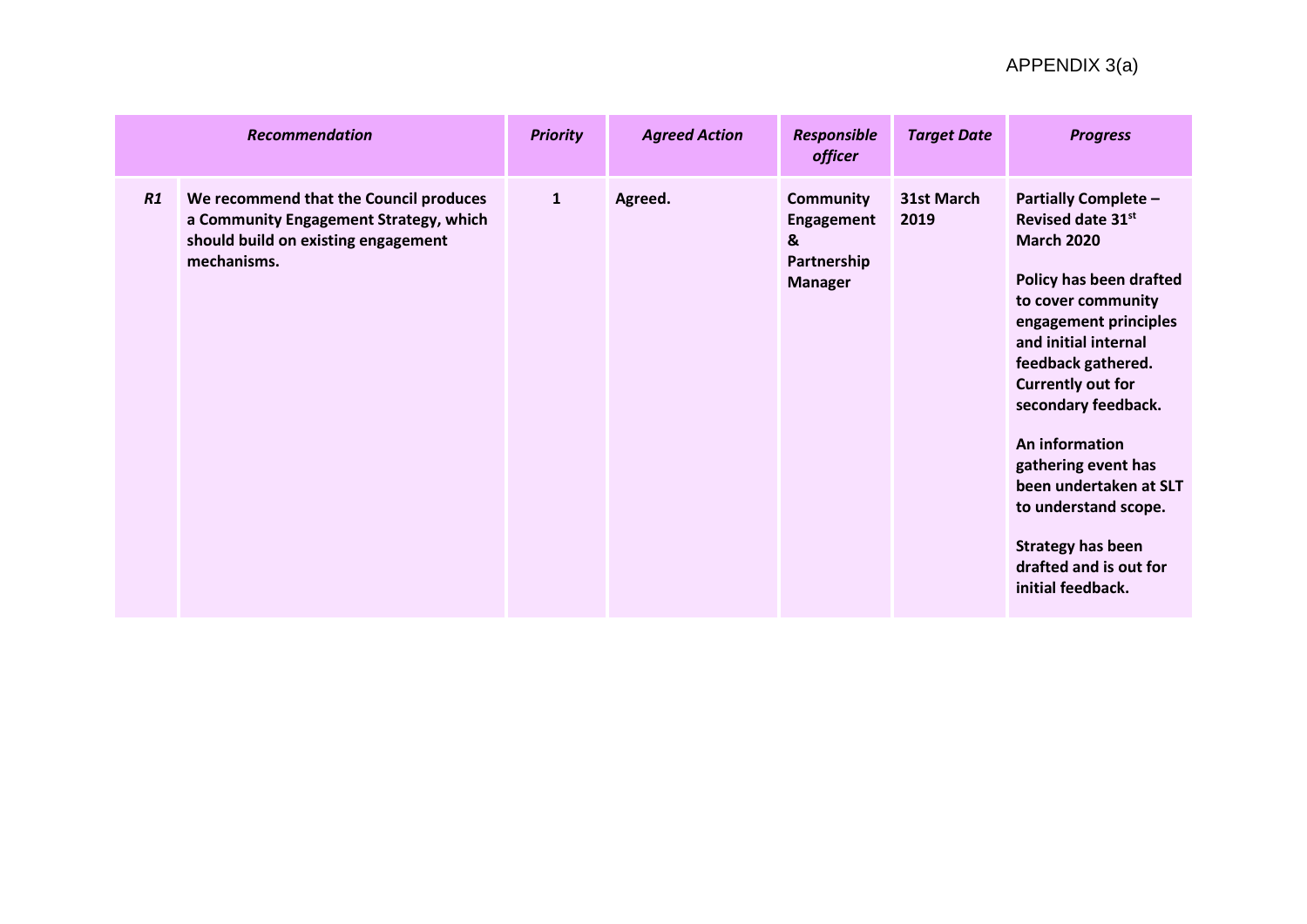|    | <b>Recommendation</b>                                                                                                    | <b>Priority</b> | <b>Agreed Action</b> | Responsible<br>officer                                                      | <b>Target Date</b> | <b>Progress</b>                                                                                                                                                                                                                                                                                                                                                                                                                                                                                                                                                |
|----|--------------------------------------------------------------------------------------------------------------------------|-----------------|----------------------|-----------------------------------------------------------------------------|--------------------|----------------------------------------------------------------------------------------------------------------------------------------------------------------------------------------------------------------------------------------------------------------------------------------------------------------------------------------------------------------------------------------------------------------------------------------------------------------------------------------------------------------------------------------------------------------|
| R2 | We recommend that the Community<br><b>Engagement Strategy should be supported</b><br>by an engagement/consultation plan. | $\overline{2}$  | Agreed.              | <b>Community</b><br><b>Engagement</b><br>&<br>Partnership<br><b>Manager</b> | 31st March<br>2019 | <b>Partially Complete -</b><br>revised date 31 <sup>st</sup> March<br>2020<br><b>Community</b><br><b>Engagement is in the</b><br><b>Public Health's remit.</b><br>An engagement plan<br>will be provided<br>through the delivery<br>toolkit.<br><b>Initial conversations</b><br>have taken place with<br>the Transformation<br><b>Manager regarding</b><br>how to address<br>consultation processes<br>across the Council.<br>Day to day engagement<br>will fall under 'business<br>as usual', larger scale<br>engagement projects<br>will fall in scope here. |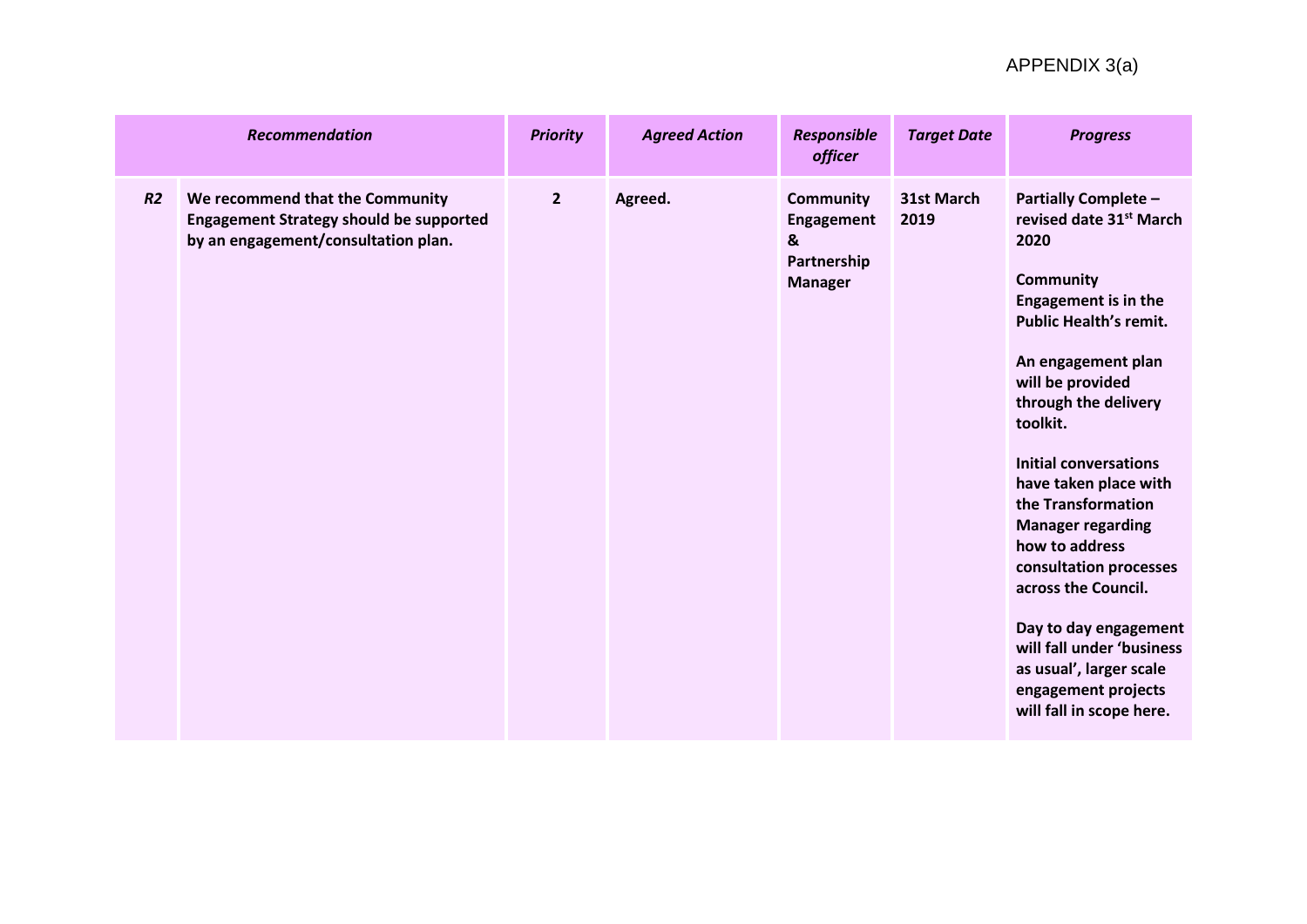|                | <b>Recommendation</b>                                                                                                                                                                                                                                                         | <b>Priority</b> | <b>Agreed Action</b> | <b>Responsible</b><br><i>officer</i>                                                              | <b>Target Date</b> | <b>Progress</b>                                                                                                                                                                                                                                                                                                                                                                                                                                                                     |
|----------------|-------------------------------------------------------------------------------------------------------------------------------------------------------------------------------------------------------------------------------------------------------------------------------|-----------------|----------------------|---------------------------------------------------------------------------------------------------|--------------------|-------------------------------------------------------------------------------------------------------------------------------------------------------------------------------------------------------------------------------------------------------------------------------------------------------------------------------------------------------------------------------------------------------------------------------------------------------------------------------------|
| R <sub>3</sub> | We recommend that the community<br>engagement team establishes a working<br>link with partner organisation engagement<br>functions, to allow for better local<br>engagement coordination, avoidance of<br>duplication and where possible sharing of<br>intelligence and data. | $\mathbf{3}$    | Agreed.              | <b>Director of</b><br><b>Public Health</b><br>and<br><b>Consultant in</b><br><b>Public Health</b> | 31st March<br>2019 | Complete<br><b>Community</b><br><b>Engagement Steering</b><br>group pulls together<br>departments to<br>support and have<br>overview of larger<br>engagement projects.<br><b>Comm Engagement</b><br><b>Manager attends</b><br>external meetings with<br>key partner<br>organisations to<br>prevent duplication<br>and share intelligence<br>(i.e. NHS, VCFS)<br>CE team will be<br>including partner<br>agencies in shaping<br>strategy both internal<br>departments &<br>external. |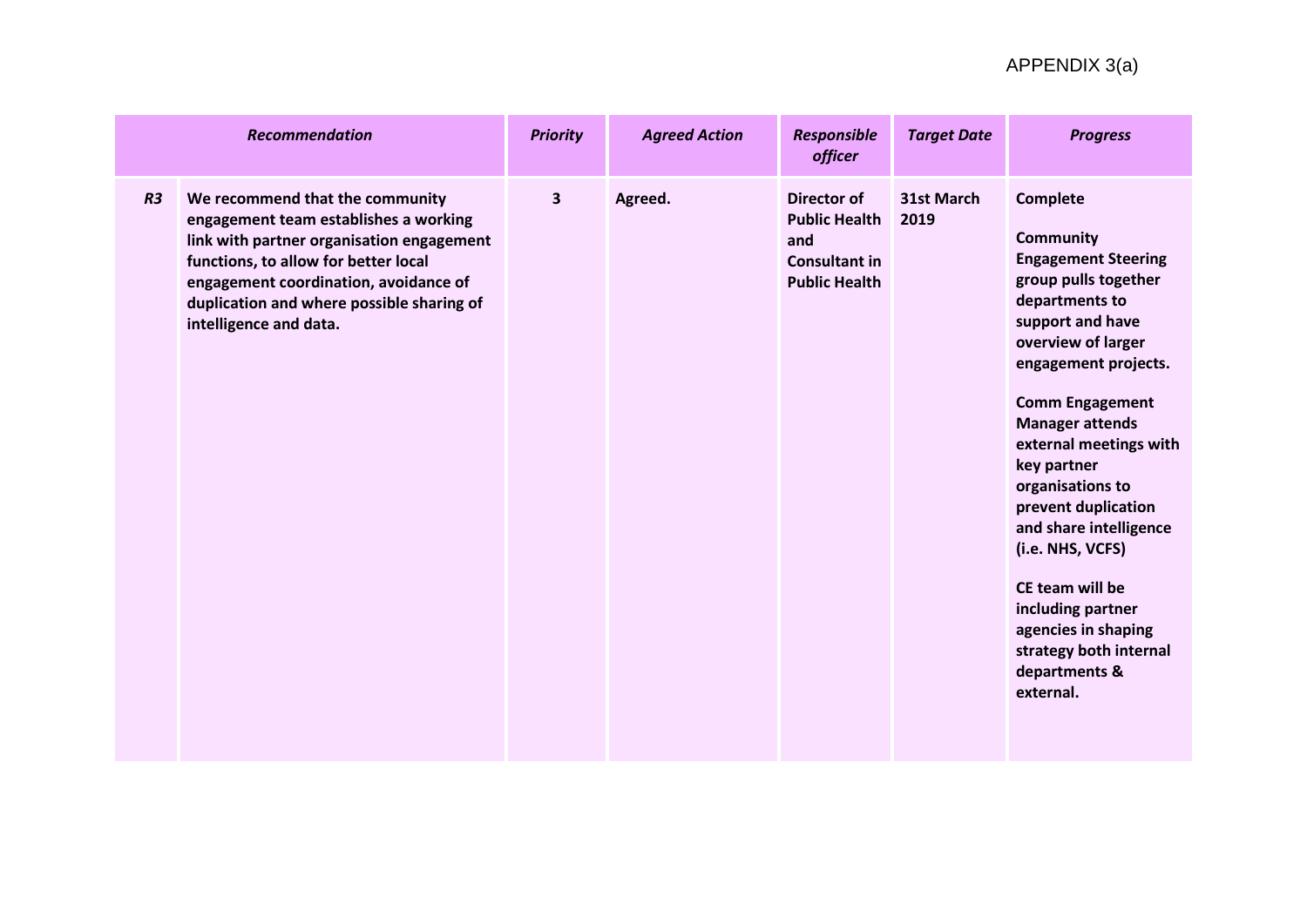|           | <b>Recommendation</b>                                                                                                                                                                                | <b>Priority</b> | <b>Agreed Action</b> | <b>Responsible</b><br><i>officer</i>                                        | <b>Target Date</b> | <b>Progress</b>                                                                                                                                                                                                                                                                                                                                                                                                                                                                                                                                   |
|-----------|------------------------------------------------------------------------------------------------------------------------------------------------------------------------------------------------------|-----------------|----------------------|-----------------------------------------------------------------------------|--------------------|---------------------------------------------------------------------------------------------------------------------------------------------------------------------------------------------------------------------------------------------------------------------------------------------------------------------------------------------------------------------------------------------------------------------------------------------------------------------------------------------------------------------------------------------------|
| <b>R4</b> | We recommend that the best practice<br>guides being developed by the engagement<br>team, outlines the process which defines<br>the parameters regarding when it is<br>appropriate to consult or not. | $\overline{2}$  | Agreed.              | <b>Community</b><br><b>Engagement</b><br>&<br>Partnership<br><b>Manager</b> | 31st March<br>2019 | Complete - It has been<br>agreed with the<br><b>Corporate Delivery</b><br><b>Team as Infusion lead</b><br><b>Council Consultation,</b><br>that guidance on when<br>to consult will be<br>added as an appendix<br>within the documents<br>but departments will<br>be signposted to<br>Infusion for a final<br>decision regarding<br>whether consultation is<br>needed. It will be<br>reviewed on a case by<br>case basis. Where there<br>is no legal duty to<br><b>Consult it will be</b><br>expected that<br>departments undertake<br>engagement. |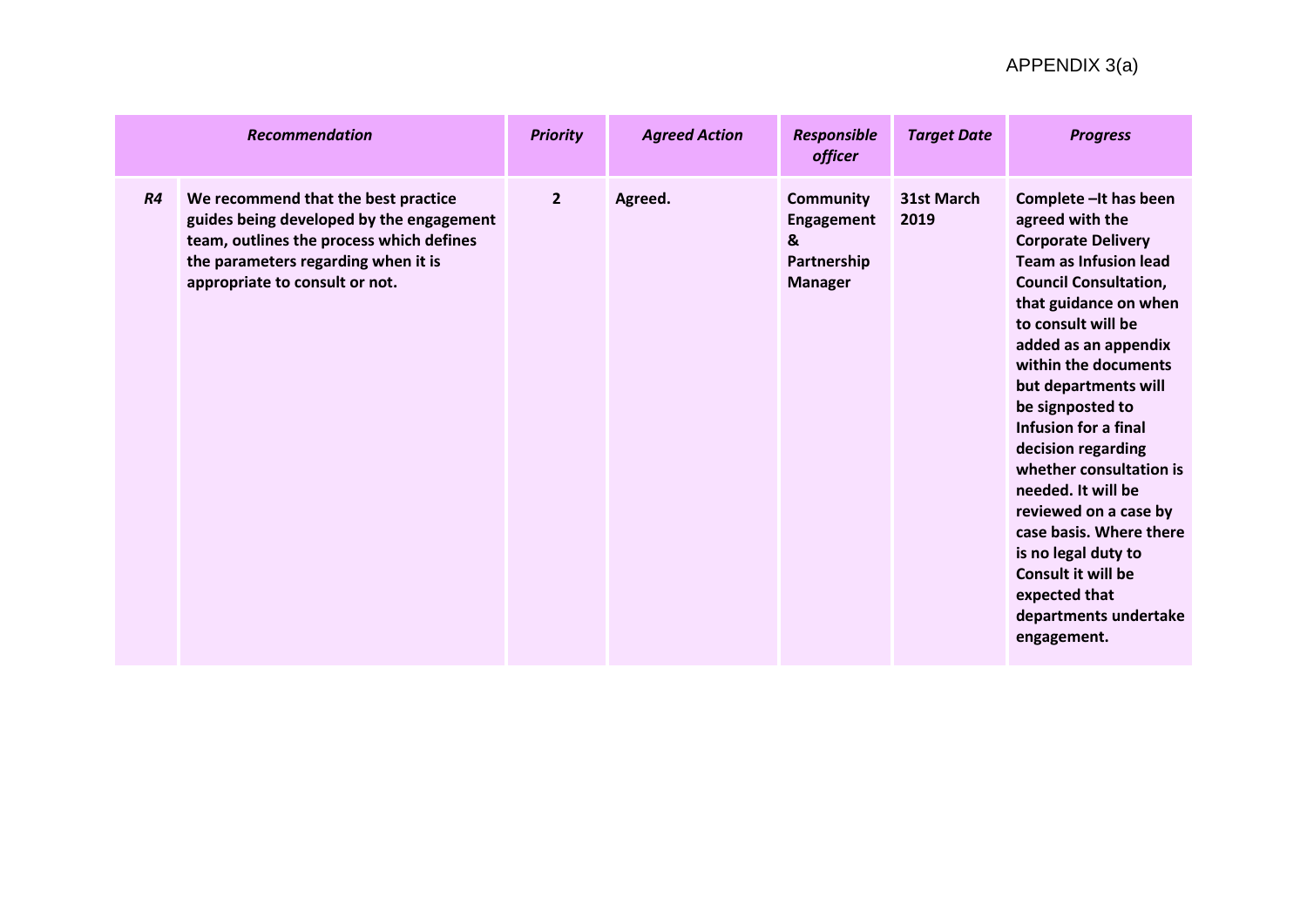|                | <b>Recommendation</b>                                                                                                                                                                                                                                                                             | <b>Priority</b> | <b>Agreed Action</b> | Responsible<br><i>officer</i>                                               | <b>Target Date</b>        | <b>Progress</b>                                                                                                                                                                                                                                                                                                                                                               |
|----------------|---------------------------------------------------------------------------------------------------------------------------------------------------------------------------------------------------------------------------------------------------------------------------------------------------|-----------------|----------------------|-----------------------------------------------------------------------------|---------------------------|-------------------------------------------------------------------------------------------------------------------------------------------------------------------------------------------------------------------------------------------------------------------------------------------------------------------------------------------------------------------------------|
| R <sub>5</sub> | We recommend that the best practice<br>guides that the engagement team are<br>developing should contain high level<br>guidance to support the early decision<br>making on engagements and consultations<br>to ensure the right methods and<br>approaches are utilised to gain maximum<br>returns. | $\mathbf{3}$    | Agreed.              | <b>Community</b><br><b>Engagement</b><br>&<br>Partnership<br><b>Manager</b> | 31st March<br>2019        | <b>Partially Complete -</b><br><b>Revised date 31 Mar</b><br>2020<br><b>Best practice</b><br>guide/toolkit draft in<br>place which includes<br>contacts engagement<br>methods, how to and<br>information on impact.<br>In order to ensure a<br><b>Blackpool wide process</b><br>this is being developed<br>in partnership with<br>NHS and shaped by the<br>CE steering board. |
| <b>R6</b>      | We recommend that resources utilised on<br>consultations and engagements is<br>commensurate with outputs being sought.                                                                                                                                                                            | $\overline{2}$  | Agreed.              | Community<br><b>Engagement</b><br>&<br>Partnership<br><b>Manager</b>        | <b>31st March</b><br>2019 | Complete – guidance is<br>included in policy.                                                                                                                                                                                                                                                                                                                                 |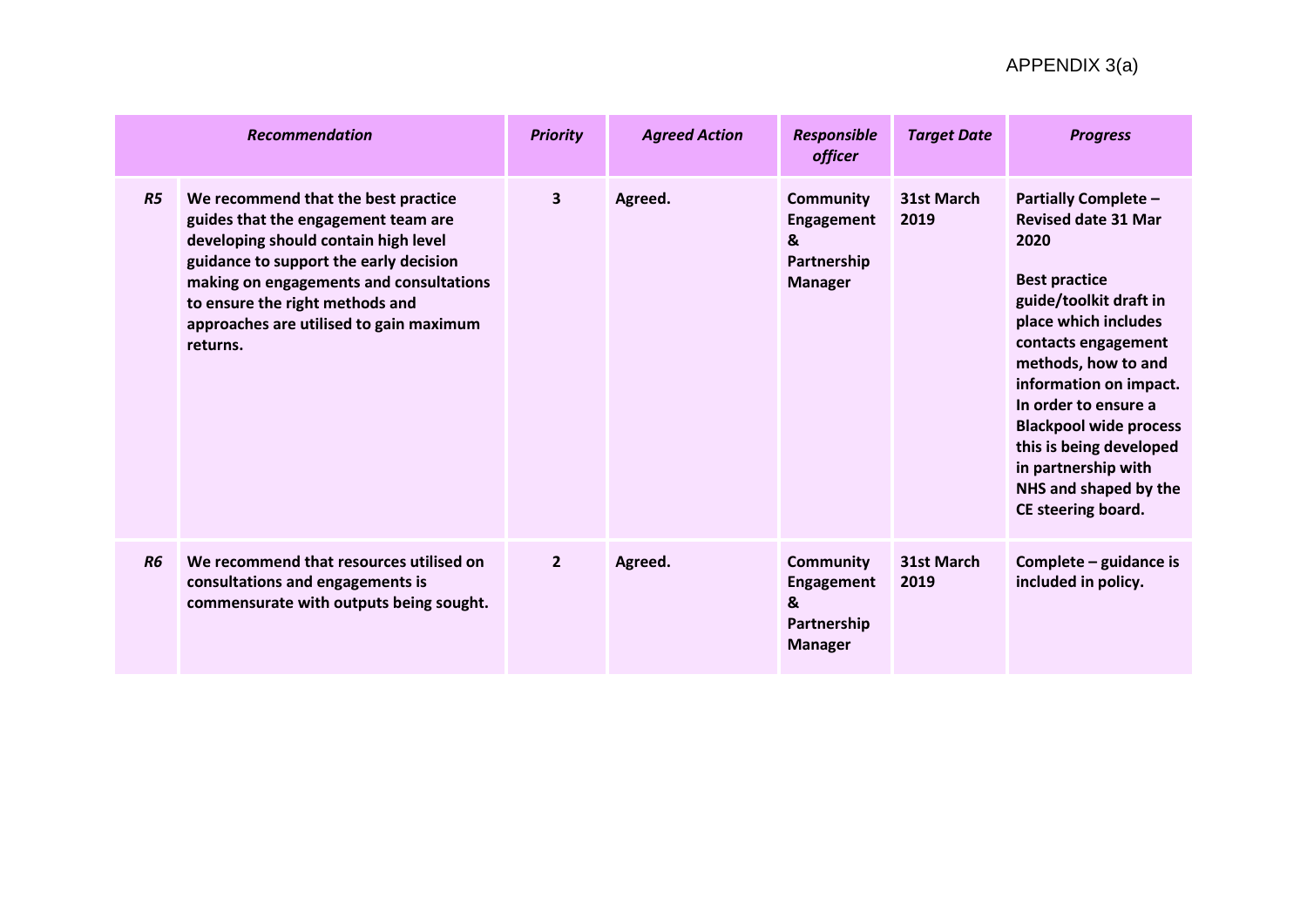|                | <b>Recommendation</b>                                                                                                                                                                          | <b>Priority</b>         | <b>Agreed Action</b> | <b>Responsible</b><br><b>officer</b>                                        | <b>Target Date</b> | <b>Progress</b>                                                                                                                                                                                                                                                                                                                                                                                                                                                                                            |
|----------------|------------------------------------------------------------------------------------------------------------------------------------------------------------------------------------------------|-------------------------|----------------------|-----------------------------------------------------------------------------|--------------------|------------------------------------------------------------------------------------------------------------------------------------------------------------------------------------------------------------------------------------------------------------------------------------------------------------------------------------------------------------------------------------------------------------------------------------------------------------------------------------------------------------|
| R <sub>7</sub> | We recommend that the Council brings<br>together a record of all<br>engagement/consultation activity in order<br>to ensure that it maintains a strategic<br>overview and coordinated approach. | $\overline{\mathbf{3}}$ | Agreed.              | <b>Community</b><br><b>Engagement</b><br>&<br>Partnership<br><b>Manager</b> | 31st March<br>2019 | Partially complete -<br>revised date 31 march<br>2020.<br><b>Consultation activity is</b><br>already tracked and<br>recorded by Infusion.<br>One off engagement<br>projects will be<br>reviewed and tracked<br>by the Community<br><b>Engagement Steering</b><br>group.<br><b>Everyday engagement</b><br>is out of scope but<br>larger one off activity<br>will be tracked.<br><b>An annual Community</b><br><b>Engagement CLT report</b><br>will be submitted to<br>ensure wide oversight<br>of activity. |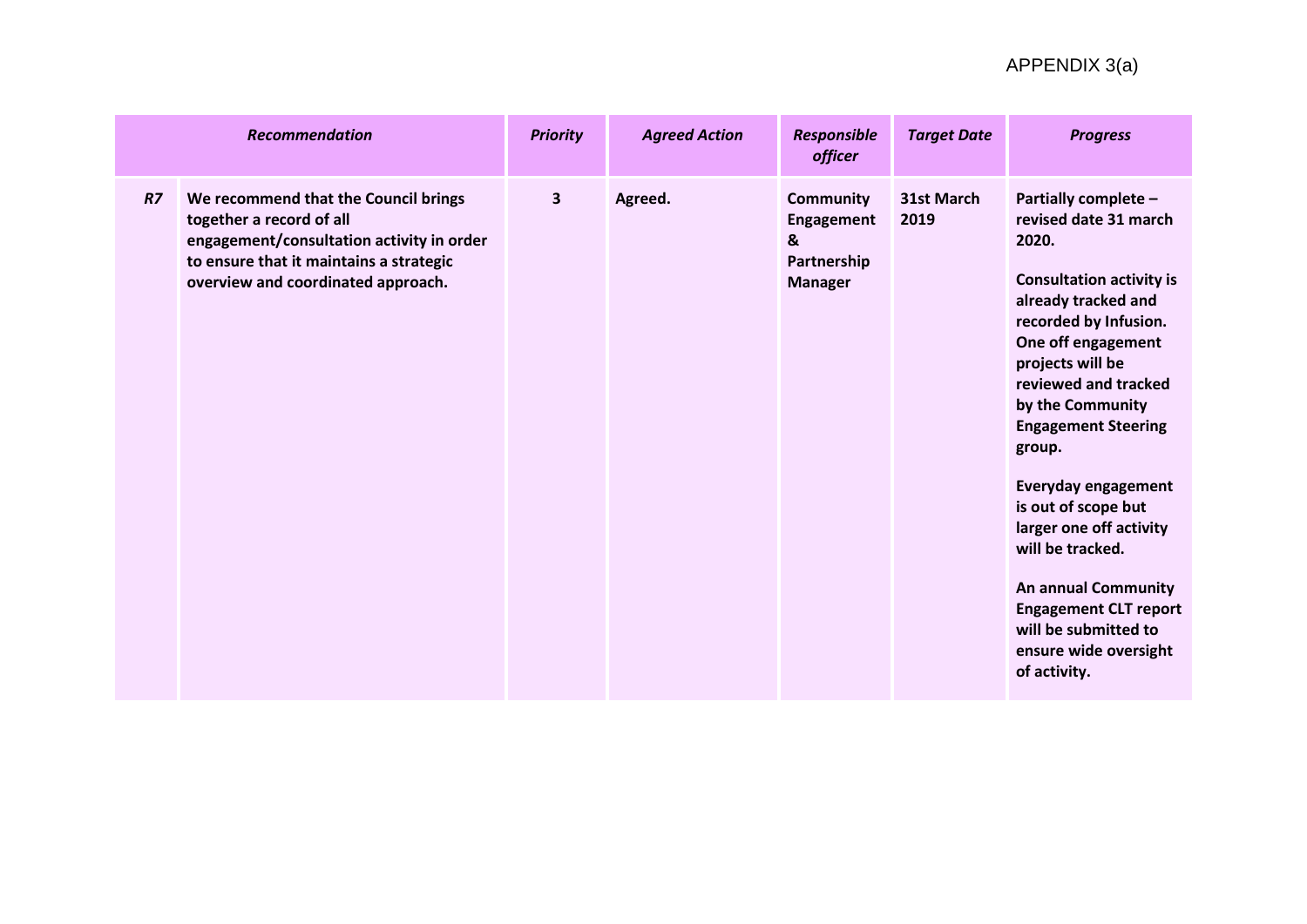|           | <b>Recommendation</b>                                                                                                                                              | <b>Priority</b> | <b>Agreed Action</b>                                                        | <b>Responsible</b><br><i>officer</i>                                 | <b>Target Date</b> | <b>Progress</b>                                                                                                                                                                                                                                   |
|-----------|--------------------------------------------------------------------------------------------------------------------------------------------------------------------|-----------------|-----------------------------------------------------------------------------|----------------------------------------------------------------------|--------------------|---------------------------------------------------------------------------------------------------------------------------------------------------------------------------------------------------------------------------------------------------|
| <b>R8</b> | We recommend that all significant<br>engagements/consultations seek legal<br>advice at an early stage to ensure that a<br>legally robust engagement is undertaken. | $\overline{2}$  | Agreed.                                                                     | <b>Community</b><br>Engagement<br>&<br>Partnership<br><b>Manager</b> | 31st March<br>2019 | Complete - Head of<br>Legal services sits on<br>the steering group to<br>advise as needed.<br>Seeking guidance early<br>will also fit as part of<br>best practice within the<br>toolkit.                                                          |
| R9        | We recommend that the Council explores<br>more beneficial cost options with Infusion.                                                                              | 3               | This will form part of<br>the best practice<br>strategy<br>guides/strategy. | <b>Community</b><br>Engagement<br>&<br>Partnership<br><b>Manager</b> | 31st March<br>2019 | <b>Complete - Infusion has</b><br>been reviewed by the<br><b>Corporate Delivery</b><br>Team. They no longer<br>charge for activity<br>funded by Blackpool<br><b>Council service budgets</b><br>if it clearly aligns with<br>corporate priorities. |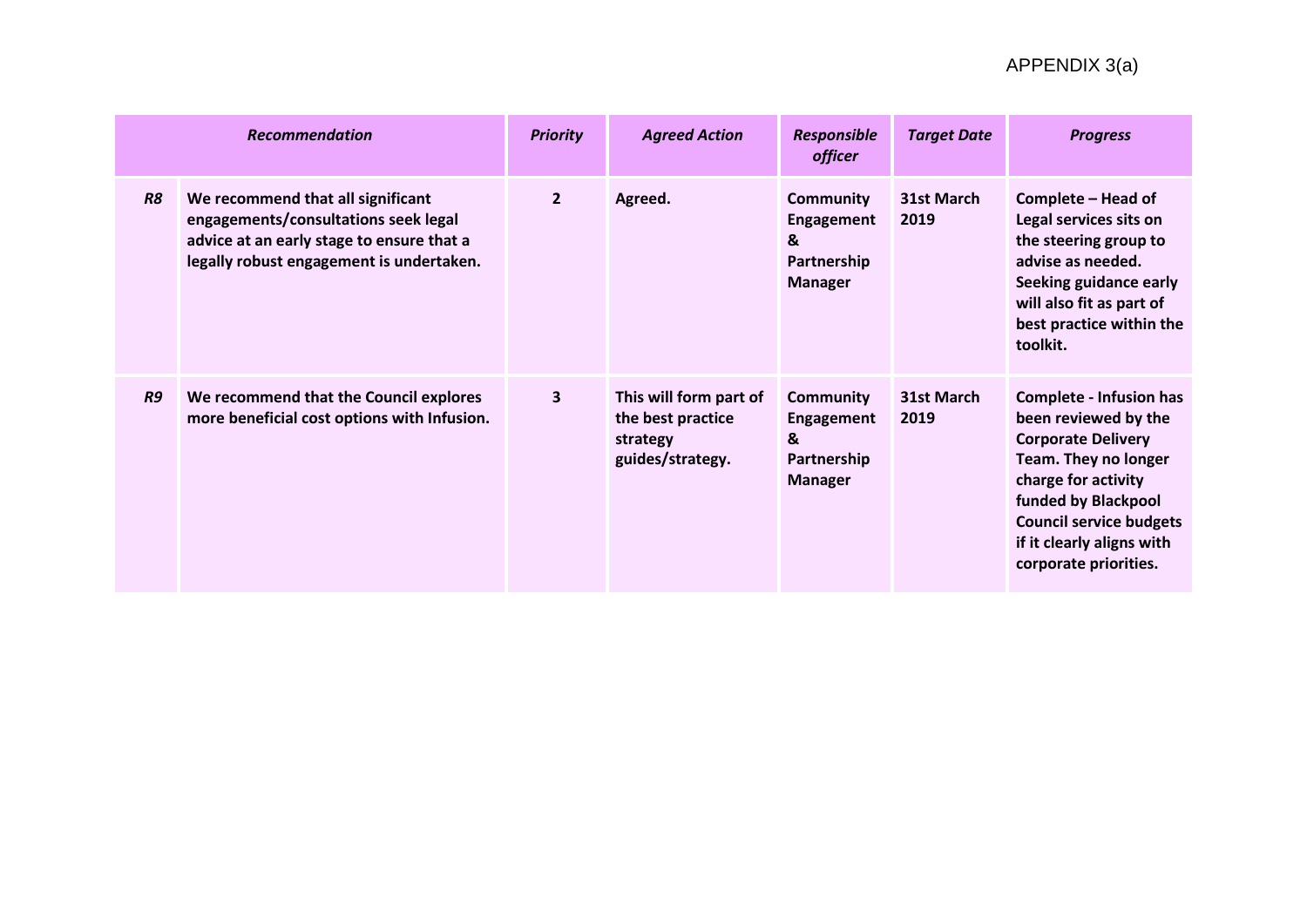|            | <b>Recommendation</b>                                                                                                | <b>Priority</b> | <b>Agreed Action</b> | <b>Responsible</b><br><i>officer</i>                                        | <b>Target Date</b> | <b>Progress</b>                                                                                                                                                                                                                                                                                                                                                                                                                                                                                         |
|------------|----------------------------------------------------------------------------------------------------------------------|-----------------|----------------------|-----------------------------------------------------------------------------|--------------------|---------------------------------------------------------------------------------------------------------------------------------------------------------------------------------------------------------------------------------------------------------------------------------------------------------------------------------------------------------------------------------------------------------------------------------------------------------------------------------------------------------|
| <b>R10</b> | We recommend that the Council aims to<br>identify its engagement expenditure at a<br>project and Council wide level. | $\overline{2}$  | Agreed.              | <b>Community</b><br><b>Engagement</b><br>&<br>Partnership<br><b>Manager</b> | 31st March<br>2019 | <b>Partially Complete -</b><br>Revised date 31st<br><b>March 2020</b><br>Day to day engagement<br>is out of scope however<br>larger one off projects<br>will be encouraged<br>through the toolkit to<br>track their costs<br>through evaluation as<br>part of best practice.<br>In addition the<br><b>Transformation</b><br><b>Manager is leading a</b><br>piece of work to<br>understand who<br>outside of the<br>engagement team is<br>undertaking work, time<br>commitment and<br>council wide cost. |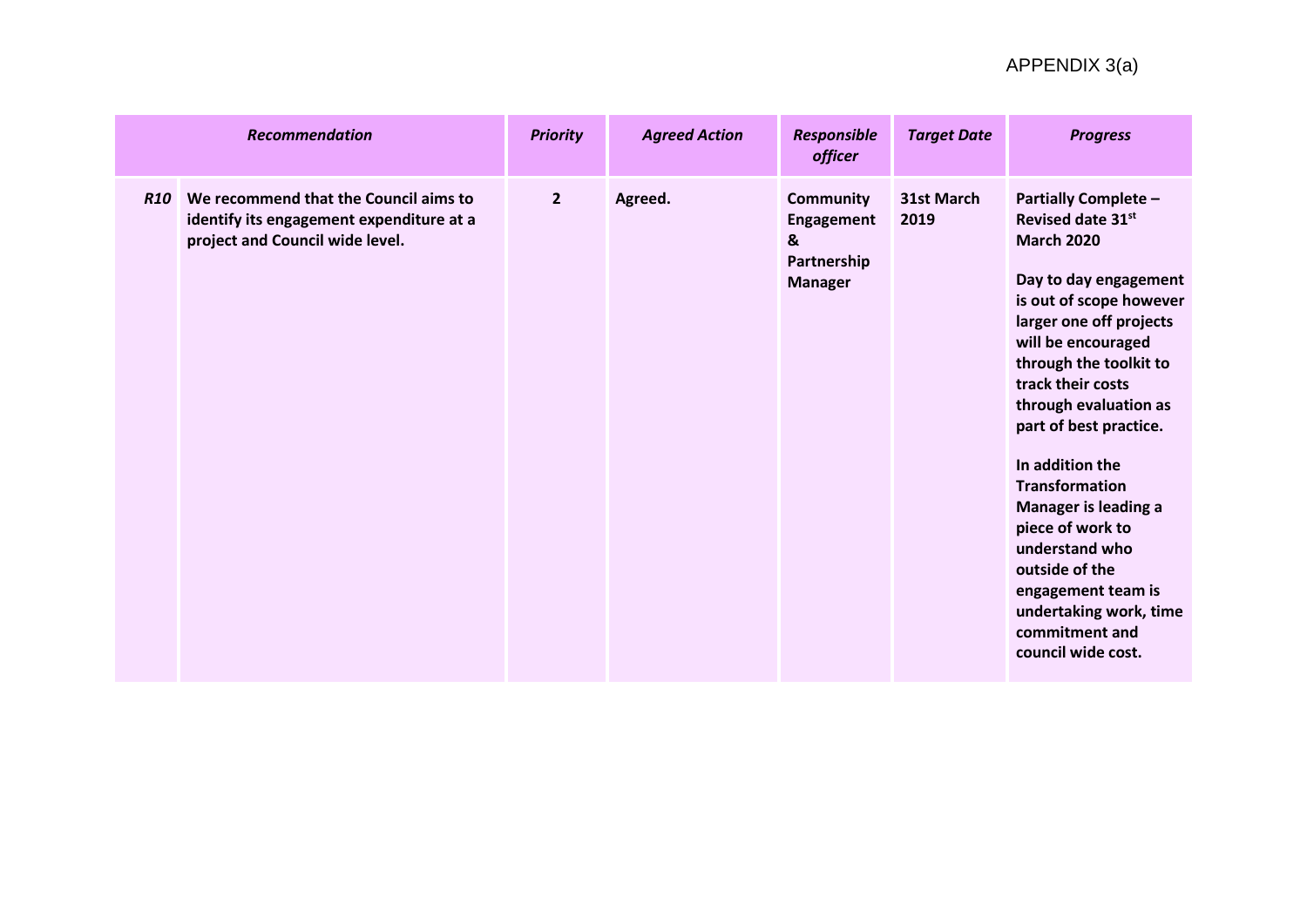|     | <b>Recommendation</b>                                                                                                                                                                                              | <b>Priority</b>         | <b>Agreed Action</b>                                                                         | <b>Responsible</b><br><i>officer</i>                                        | <b>Target Date</b> | <b>Progress</b>                                                                                                                                                                                                                        |
|-----|--------------------------------------------------------------------------------------------------------------------------------------------------------------------------------------------------------------------|-------------------------|----------------------------------------------------------------------------------------------|-----------------------------------------------------------------------------|--------------------|----------------------------------------------------------------------------------------------------------------------------------------------------------------------------------------------------------------------------------------|
| R11 | We recommend that the community<br>engagement team works with the<br>Communications team to see how best<br>social media intelligence can be captured<br>and utilised by the Council.                              | 3                       | <b>Agreed and will try</b><br>and link this with the<br>data they are<br>capturing from NHS. | Community<br><b>Engagement</b><br>&<br>Partnership<br><b>Manager</b>        | 31st March<br>2019 | <b>The Communications</b><br>Team are invited to the<br>internal steering group<br>and therefore have an<br>awareness of<br>community<br>engagement activity<br>and can provide advice<br>on appropriate<br>communication<br>channels. |
| R12 | We recommend establishing an internal<br>community engagement group, which<br>would bring the cohort of staff together<br>from across the Council, which for example<br>would allow for, sharing of best practice. | $\overline{\mathbf{3}}$ | Agreed.                                                                                      | <b>Community</b><br><b>Engagement</b><br>&<br>Partnership<br><b>Manager</b> | 31st March<br>2019 | Completed – The group<br>meets 3 or 4 times a<br>vear.                                                                                                                                                                                 |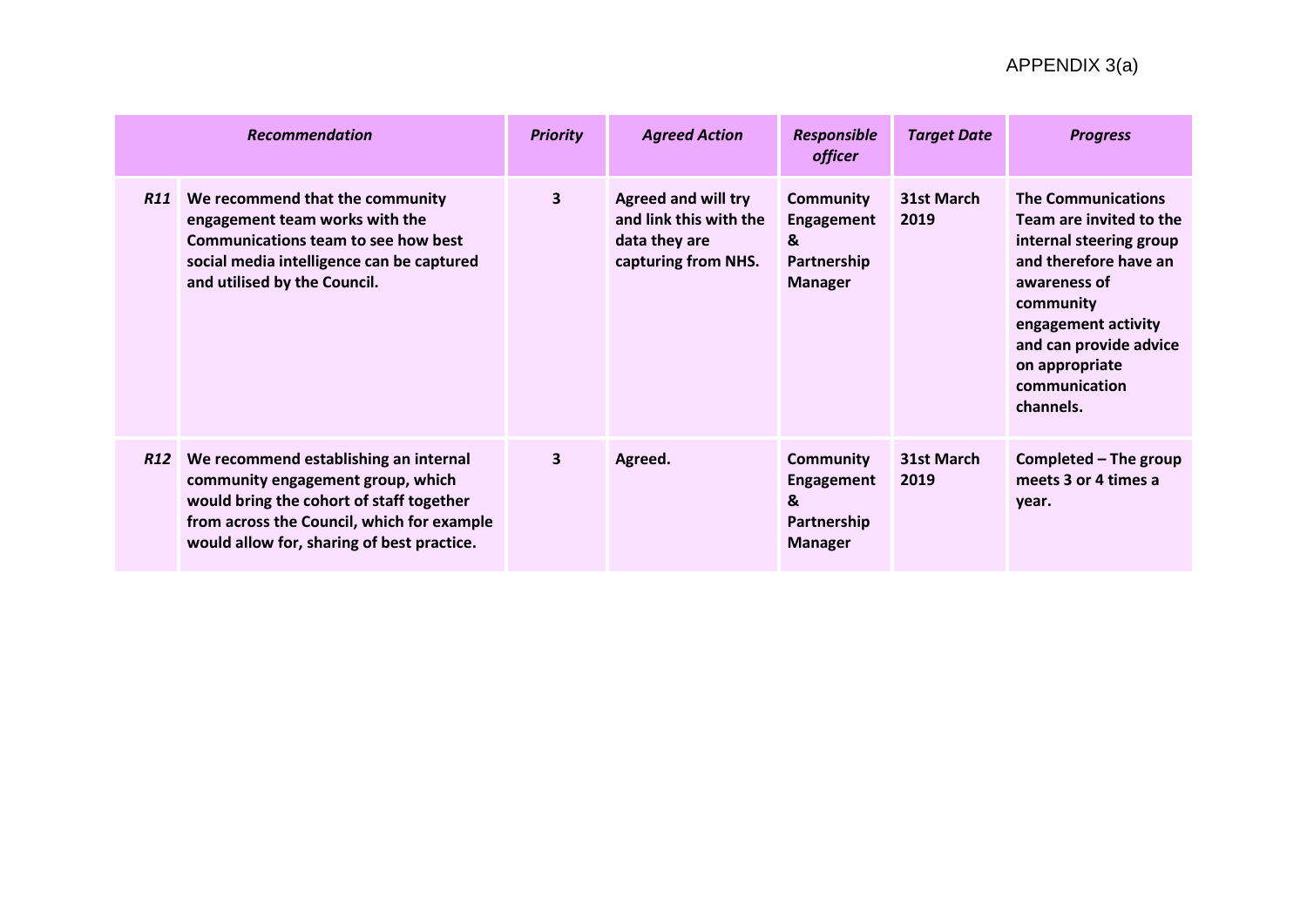|            | <b>Recommendation</b>                                                                                                                                                                                                                          | <b>Priority</b>         | <b>Agreed Action</b> | <b>Responsible</b><br><i>officer</i>                                               | <b>Target Date</b> | <b>Progress</b>                                                                                                                                                                                                                                                |
|------------|------------------------------------------------------------------------------------------------------------------------------------------------------------------------------------------------------------------------------------------------|-------------------------|----------------------|------------------------------------------------------------------------------------|--------------------|----------------------------------------------------------------------------------------------------------------------------------------------------------------------------------------------------------------------------------------------------------------|
| <b>R13</b> | We recommend that the community<br>engagement team develop a database of<br>interest groups and organisations that it<br>works with, and makes it available for all<br>Departments when considering any type of<br>engagement or consultation. | $\overline{\mathbf{3}}$ | Agreed.              | <b>Community</b><br><b>Engagement</b><br>&<br><b>Development</b><br><b>Officer</b> | 31st March<br>2019 | <b>Complete - Each</b><br>directorate has a<br>contact list of<br>networks/groups<br>relevant to them.<br><b>Key distribution</b><br>contact points will be<br>included in the tool kit.<br>i.e. Friends of Groups =<br><b>Parks team</b>                      |
|            | R14 We recommend that a systematic process<br>is put in place to ensure that where we<br>have sought views from the public we<br>publish the feedback and its impact on the<br>policy or decision.                                             | $\overline{2}$          | Agreed.              | <b>Community</b><br><b>Engagement</b><br>&<br>Partnership<br><b>Manager</b>        | 31st March<br>2019 | <b>Complete - There is</b><br>already a space on the<br>website for<br>feedback/results. This<br>will be reviewed and<br>updated with the CE<br>policy and strategy is<br>embedded.<br><b>Feedback loop to be</b><br>promoted through<br>toolkit to reinforce. |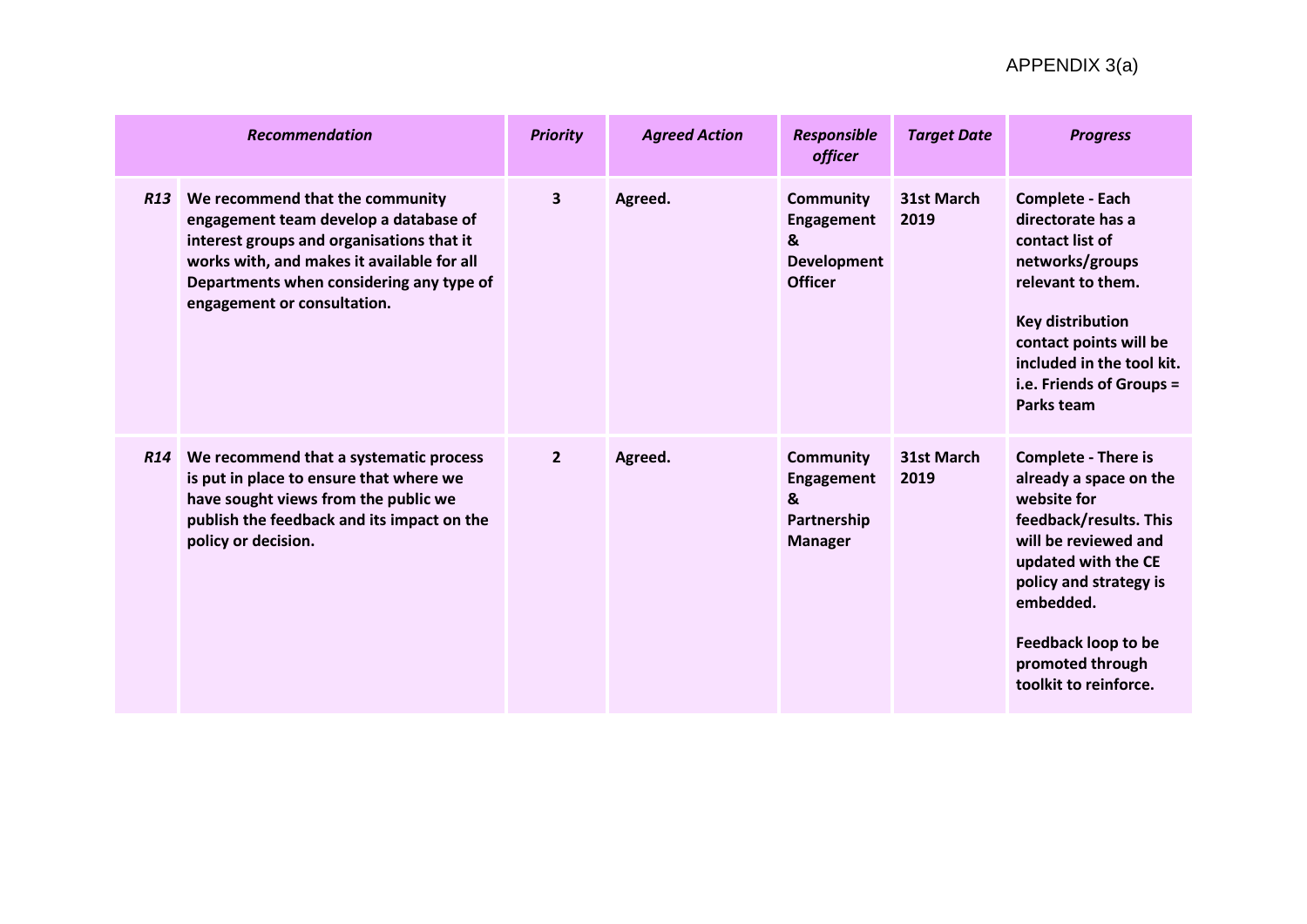|            | <b>Recommendation</b>                                                                                                                                                                                                                       | <b>Priority</b>         | <b>Agreed Action</b> | <b>Responsible</b><br><i>officer</i>                                        | <b>Target Date</b>        | <b>Progress</b>                                                                                                                                                                                                                                                                                                                                                                            |
|------------|---------------------------------------------------------------------------------------------------------------------------------------------------------------------------------------------------------------------------------------------|-------------------------|----------------------|-----------------------------------------------------------------------------|---------------------------|--------------------------------------------------------------------------------------------------------------------------------------------------------------------------------------------------------------------------------------------------------------------------------------------------------------------------------------------------------------------------------------------|
| <b>R15</b> | We recommend that the best practice<br>guides include a 'toolkit' of options that<br>can be used, and where each option is<br>likely to best suited.                                                                                        | $\overline{\mathbf{3}}$ | Agreed.              | <b>Community</b><br><b>Engagement</b><br>&<br>Partnership<br><b>Manager</b> | 31st March<br>2019        | Partially complete -<br>revised date 31 <sup>st</sup> March<br>2020<br><b>Engagement methods</b><br>are highly influenced<br>by projects. Options<br>will be shared and<br>recommendations<br>suggested but<br>responsibility for<br>choosing the<br>engagement activity<br>that suits them sits<br>within each<br>department. Advice<br>can be sort through the<br><b>Steering Group.</b> |
|            | R16 We recommend that the decision to place<br>the community engagement function in<br>Public Health is reviewed to provide the<br>function with the best positioning and<br>platform to affect community engagement<br>across the Council. | $\overline{2}$          | Agreed.              | Director of<br><b>Public Health</b>                                         | 30th<br>September<br>2019 | <b>Partially Complete -</b><br>revised date 31 <sup>st</sup> March<br>2020<br>This item was referred<br>to CLT and a review is<br>being led by the<br><b>Transformation</b><br>Manager.                                                                                                                                                                                                    |